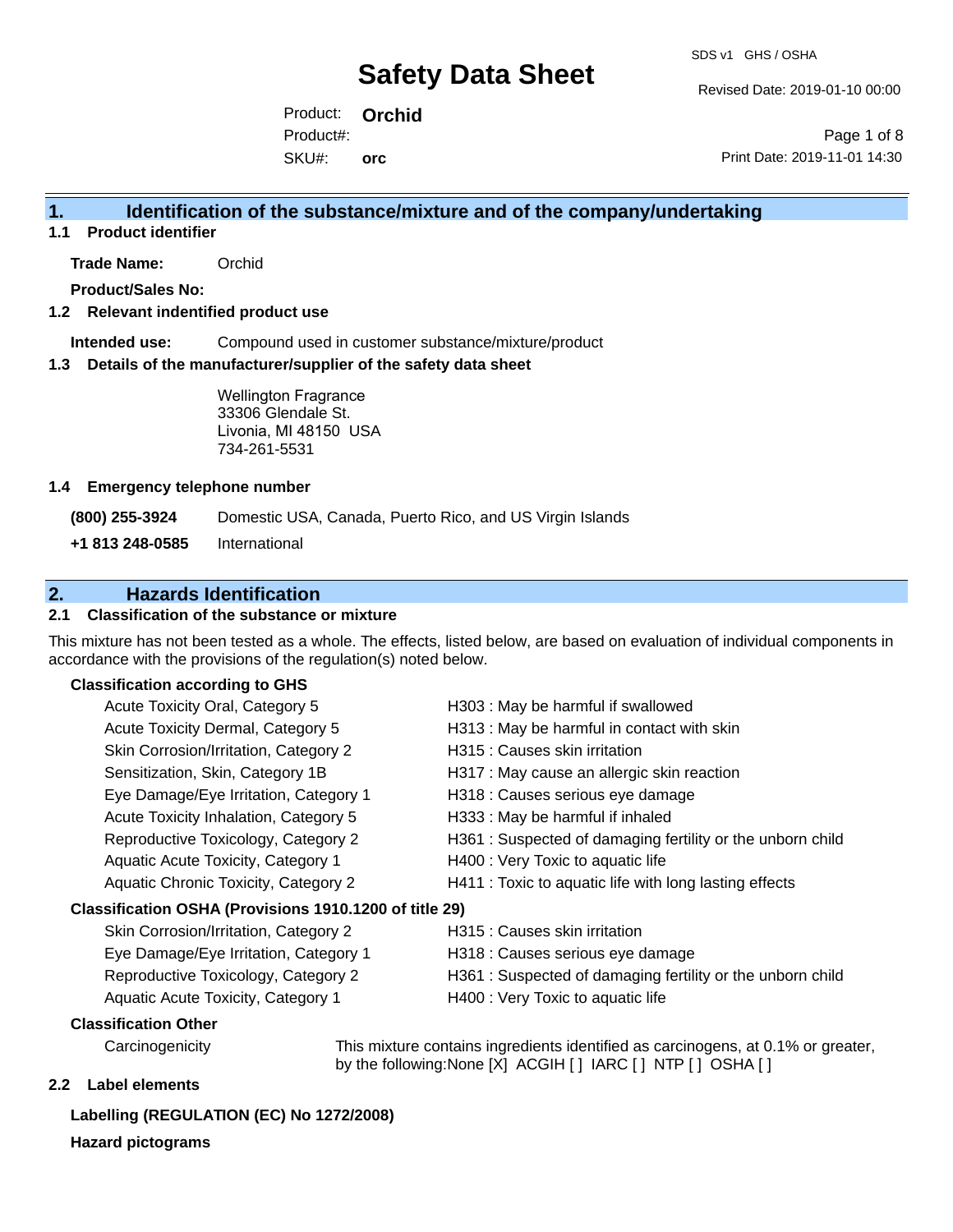#### SDS v1 GHS / OSHA

## **Safety Data Sheet**

Revised Date: 2019-01-10 00:00

Print Date: 2019-11-01 14:30

Page 2 of 8

Product: **Orchid** SKU#: Product#: **orc**







**Signal Word: Danger**

#### **Hazard statments**

| H303 | May be harmful if swallowed                         |
|------|-----------------------------------------------------|
| H313 | May be harmful in contact with skin                 |
| H315 | Causes skin irritation                              |
| H317 | May cause an allergic skin reaction                 |
| H318 | Causes serious eye damage                           |
| H333 | May be harmful if inhaled                           |
| H361 | Suspected of damaging fertility or the unborn child |
| H400 | Very Toxic to aquatic life                          |
| H411 | Toxic to aquatic life with long lasting effects     |

#### **Precautionary Statements**

#### **Prevention:**

| .                    |                                                                                                                                  |
|----------------------|----------------------------------------------------------------------------------------------------------------------------------|
| P <sub>201</sub>     | Obtain special instructions before use                                                                                           |
| P <sub>202</sub>     | Do not handle until all safety precautions have been read and understood                                                         |
| P <sub>264</sub>     | Wash hands thoroughly after handling                                                                                             |
| P <sub>272</sub>     | Contaminated work clothing should not be allowed out of the workplace                                                            |
| P273                 | Avoid release to the environment                                                                                                 |
| P <sub>281</sub>     | Use personal protective equipment as required                                                                                    |
| <b>Response:</b>     |                                                                                                                                  |
| $P302 + P352$        | IF ON SKIN: Wash with soap and water                                                                                             |
| $P304 + P312$        | IF INHALED: Call a POISON CENTER or doctor/physician if you feel unwell                                                          |
| $P305 + P351 + P338$ | IF IN EYES: Rinse cautiously with water for several minutes Remove contact lenses if<br>present and easy to do. continue rinsing |
| $P308 + P313$        | IF exposed or concerned: Get medical advice/attention                                                                            |
| P310                 | Immediately call a POISON CENTER or doctor/physician                                                                             |
| P312                 | Call a POISON CENTER or doctor/physician if you feel unwell                                                                      |
| $P333 + P313$        | If skin irritation or a rash occurs: Get medical advice/attention                                                                |
| P362                 | Take off contaminated clothing and wash before reuse                                                                             |
| P363                 | Wash contaminated clothing before reuse                                                                                          |
| P391                 | <b>Collect Spillage</b>                                                                                                          |
|                      |                                                                                                                                  |

### **2.3 Other Hazards**

#### **no data available**

### **3. Composition/Information on Ingredients**

#### **3.1 Mixtures**

This product is a complex mixture of ingredients, which contains among others the following substance(s), presenting a health or environmental hazard within the meaning of the UN Globally Harmonized System of Classification and Labeling of Chemicals (GHS):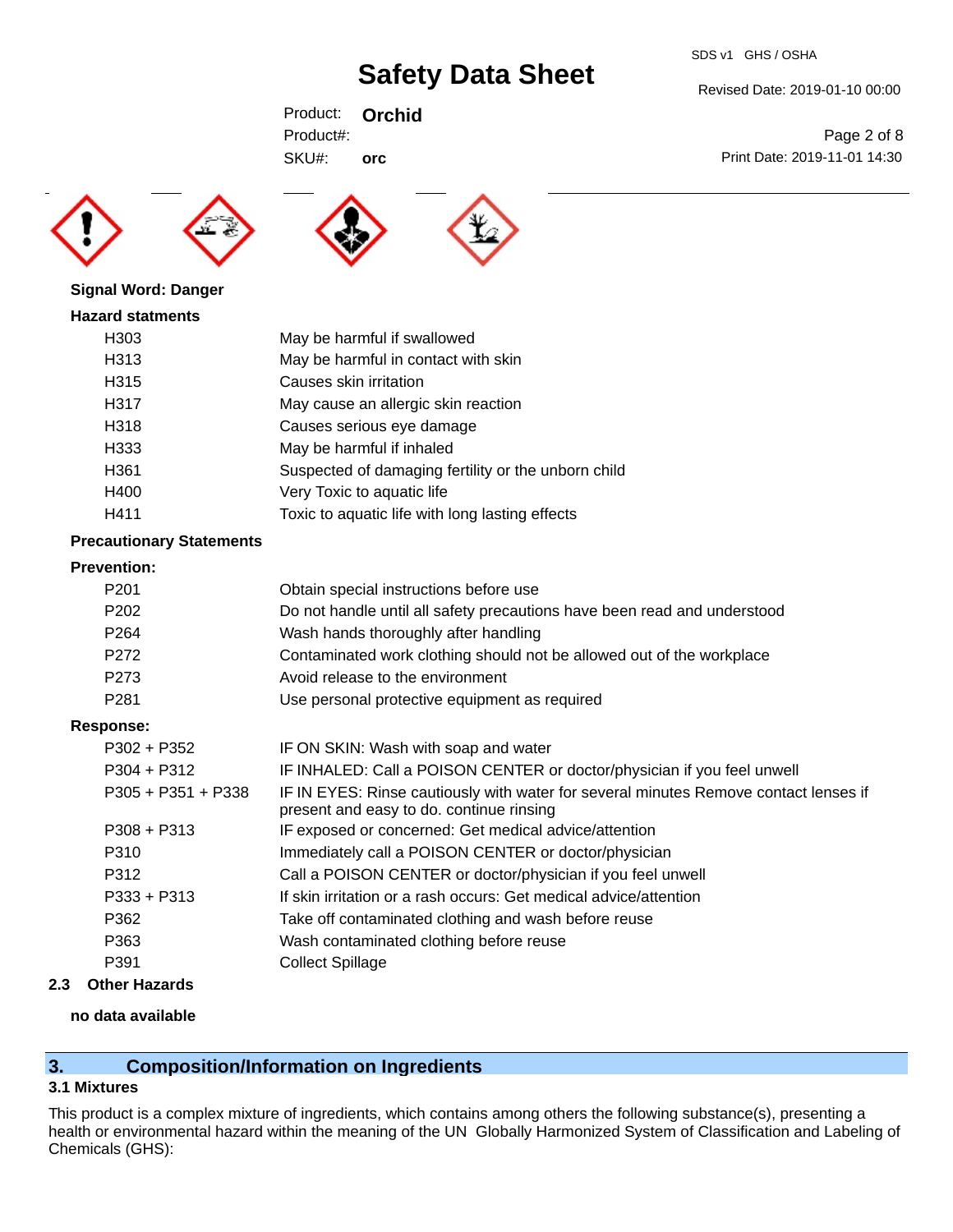SDS v1 GHS / OSHA

Revised Date: 2019-01-10 00:00

Product: **Orchid** SKU#: Product#: **orc**

Page 3 of 8 Print Date: 2019-11-01 14:30

| CAS#<br>Ingredient     | EC#                                                      | Conc.<br>Range | <b>GHS Classification</b>           |
|------------------------|----------------------------------------------------------|----------------|-------------------------------------|
| 120-51-4               | 204-402-9                                                | 20 - 30 %      | H302; H313; H400; H411              |
| <b>Benzyl Benzoate</b> |                                                          |                |                                     |
| $60 - 12 - 8$          | 200-456-2                                                | $20 - 30 %$    | H302; H313; H316; H319              |
| phenethyl alcohol      |                                                          |                |                                     |
| 101-86-0               | 202-983-3                                                | $10 - 20%$     | H303; H316; H317; H400; H411        |
|                        | Hexyl cinnamaldehyde                                     |                |                                     |
| 84-66-2                | 201-550-6                                                | 10 - 20 %      | H316; H402                          |
| Diethyl phthalate      |                                                          |                |                                     |
| 80-54-6                | 201-289-8                                                | $5 - 10%$      | H227; H302; H315; H317; H361; H401; |
|                        | <b>Butylphenyl Methylpropional</b>                       |                | H412                                |
| 106-24-1               | 203-377-1                                                | $5 - 10%$      | H303; H315; H317; H318; H402        |
| Geraniol               |                                                          |                |                                     |
| 107-75-5               | 203-518-7                                                | $5 - 10%$      | H317; H319; H402                    |
| Hydroxycitronellal     |                                                          |                |                                     |
| 106-25-2               | 203-378-7                                                | $2 - 5%$       | H303; H315; H317; H319; H401        |
| Nerol                  |                                                          |                |                                     |
| 106-22-9               | 203-375-0                                                | $2 - 5%$       | H303; H313; H315; H317; H319; H401  |
| <b>Citronellol</b>     |                                                          |                |                                     |
| 78-70-6                | 201-134-4                                                | $1 - 2%$       | H227; H303; H315; H317; H319; H402  |
| Linalool               |                                                          |                |                                     |
|                        | See Section 16 for full text of GHS classification codes |                |                                     |

See Section 16 for full text of GHS classification codes which where not shown in section 2 Total Hydrocarbon Content  $(\% w/w) = 0.00$ 

#### **4. First Aid Measures**

## **4.1 Description of first aid measures Inhalation:** Remove from exposure site to fresh air and keep at rest. Obtain medical advice. **Eye Exposure:** FIUSh immediately with water for at least 15 minutes. Contact physician if symptoms persist. **Skin Exposure: Remove contaminated clothes. Wash thoroughly with water (and soap).** Remove contaminated clothes. Wash thoroughly with water (and soap). Contact physician if symptoms persist. **Ingestion: Rinse mouth with water and obtain medical advice. In all of the state of the Rinse mouth with water and obtain medical advice. 4.2 Most important symptoms and effects, both acute and delayed Symptoms:** no data available Risks: **Risks:** Refer to Section 2.2 "Hazard Statements" **4.3 Indication of any immediate medical attention and special treatment needed Treatment:** Refer to Section 2.2 "Response"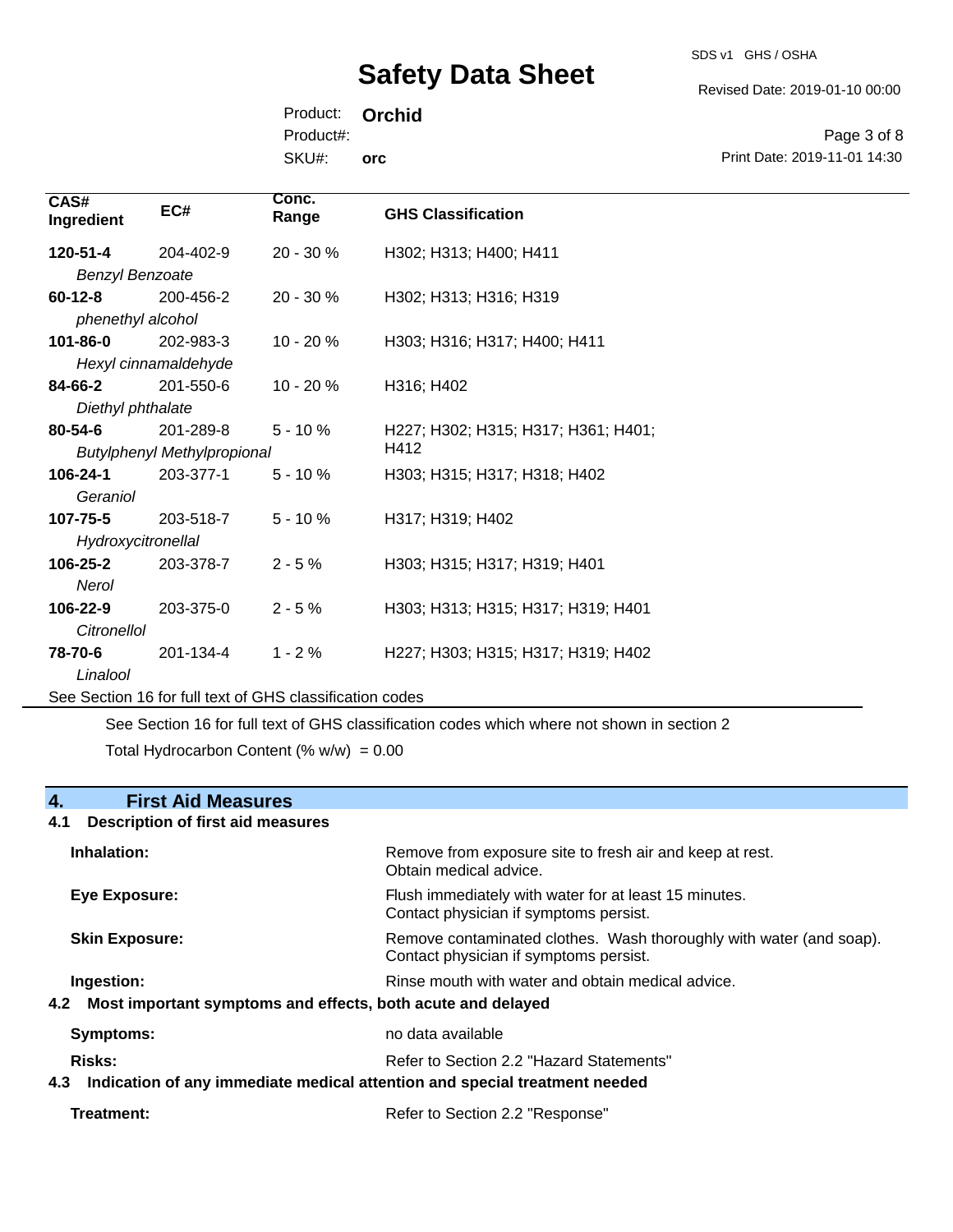SDS v1 GHS / OSHA

Revised Date: 2019-01-10 00:00

Product: **Orchid** SKU#: Product#: **orc**

Page 4 of 8 Print Date: 2019-11-01 14:30

| 5 <sub>1</sub><br><b>Fire-Fighting measures</b>                |                                                   |
|----------------------------------------------------------------|---------------------------------------------------|
| <b>Extinguishing media</b><br>5.1                              |                                                   |
| Suitable:                                                      | Carbon dioxide (CO2), Dry chemical, Foam          |
| <b>Unsuitable</b>                                              | Do not use a direct water jet on burning material |
| Special hazards arising from the substance or mixture<br>5.2   |                                                   |
| During fire fighting:<br><b>Advice for firefighters</b><br>5.3 | Water may be ineffective                          |
| <b>Further information:</b>                                    | Standard procedure for chemical fires             |

#### **6. Accidental Release Measures**

#### **6.1 Personal precautions, protective equipment and emergency procedures**

Avoid inhalation and contact with skin and eyes. A self-contained breathing apparatus is recommended in case of a major spill.

#### **6.2 Environmental precautions**

Keep away from drains, soil, and surface and groundwater.

#### **6.3 Methods and materials for containment and cleaning up**

Clean up spillage promptly. Remove ignition sources. Provide adequate ventilation. Avoid excessive inhalation of vapors. Gross spillages should be contained by use of sand or inert powder and disposed of according to the local regulations.

#### **6.4 Reference to other sections**

Not Applicable

## **7. Handling and Storage**

#### **7.1 Precautions for safe handling**

Apply according to good manufacturing and industrial hygiene practices with proper ventilation. Do not drink, eat or smoke while handling. Respect good personal hygiene.

#### **7.2 Conditions for safe storage, including any incompatibilities**

Store in a cool, dry and ventilated area away from heat sources and protected from light in tightly closed original container. Avoid uncoated metal container. Keep air contact to a minimum.

#### **7.3 Specific end uses**

No information available

#### **8. Exposure Controls/Personal Protection**

#### **8.1 Control parameters**

| <b>Exposure Limits:</b>      |                   |                              |       |              |             |                                           |  |
|------------------------------|-------------------|------------------------------|-------|--------------|-------------|-------------------------------------------|--|
| <b>Component</b>             |                   |                              | ACGIH | <b>ACGIH</b> | <b>OSHA</b> | OSHA<br>TWA ppm STEL ppm TWA ppm STEL ppm |  |
| 84-66-2                      | Diethyl phthalate |                              |       |              |             |                                           |  |
| <b>Engineering Controls:</b> |                   | Use local exhaust as needed. |       |              |             |                                           |  |

**8.2 Exposure controls - Personal protective equipment**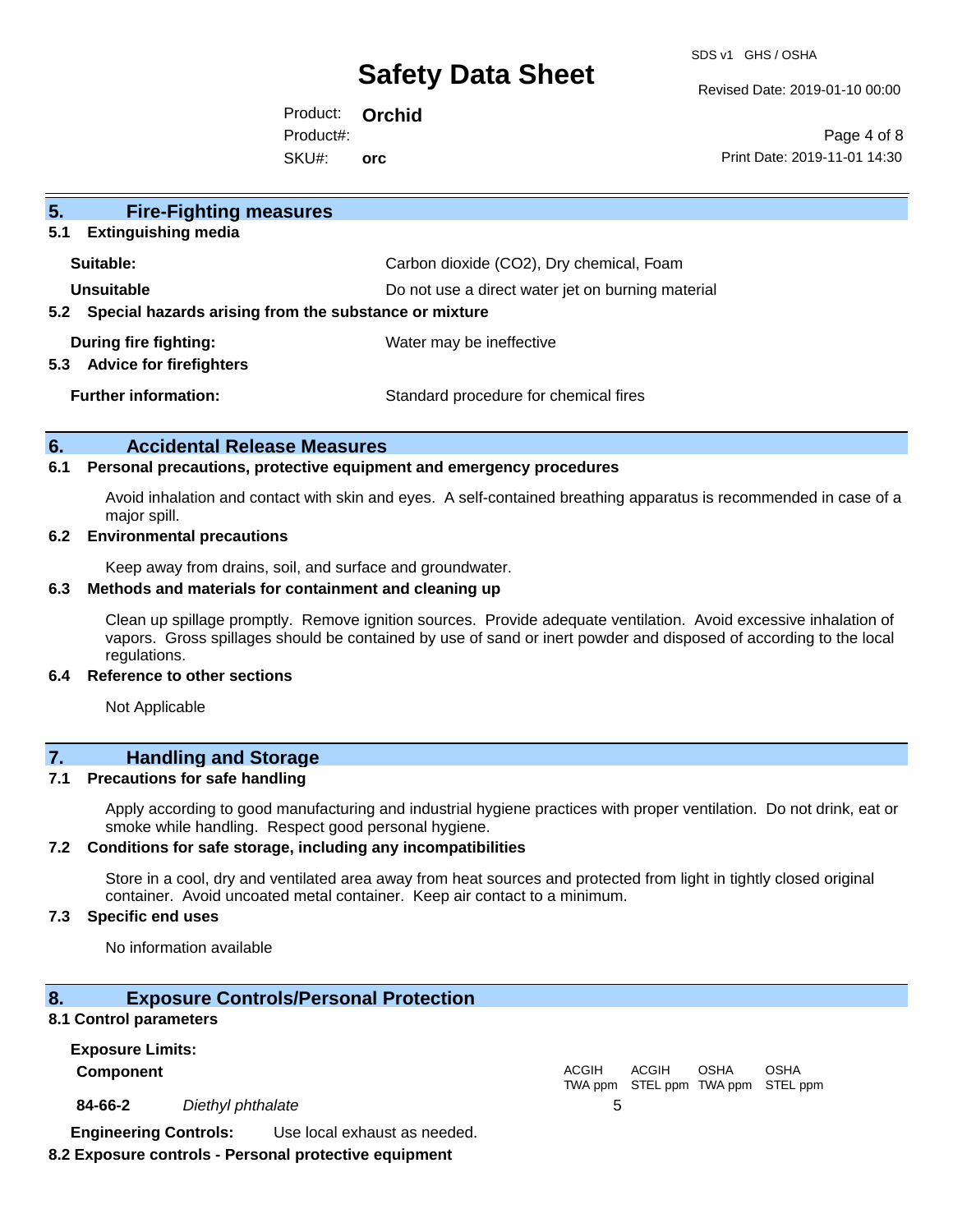SDS v1 GHS / OSHA

|                 | Product: <b>Orchid</b> |            |                                                                                                |
|-----------------|------------------------|------------|------------------------------------------------------------------------------------------------|
|                 | Product#:              |            | Page 5 of 8                                                                                    |
|                 | SKU#:                  | <b>orc</b> | Print Date: 2019-11-01 14:30                                                                   |
| Eye protection: |                        |            | Tightly sealed goggles, face shield, or safety glasses with brow guards and side shields, etc. |

|                                | as may be appropriate for the exposure                                                        |
|--------------------------------|-----------------------------------------------------------------------------------------------|
| <b>Respiratory protection:</b> | Avoid excessive inhalation of concentrated vapors. Apply local ventilation where appropriate. |
| <b>Skin protection:</b>        | Avoid Skin contact. Use chemically resistant gloves as needed.                                |

### **9. Physical and Chemical Properties**

#### **9.1 Information on basic physical and chemical properties**

| Appearance:                  | Liquid                        |
|------------------------------|-------------------------------|
| Odor:                        | Conforms to Standard          |
| Color:                       | Colorless to Yellow Tint (G1) |
| <b>Viscosity:</b>            | Liquid                        |
| <b>Freezing Point:</b>       | Not determined                |
| <b>Boiling Point:</b>        | Not determined                |
| <b>Melting Point:</b>        | Not determined                |
| <b>Flashpoint (CCCFP):</b>   | >200 F (93.33 C)              |
| <b>Auto flammability:</b>    | Not determined                |
| <b>Explosive Properties:</b> | None Expected                 |
| <b>Oxidizing properties:</b> | None Expected                 |
| Vapor Pressure (mmHg@20 C):  | 0.0058                        |
| %VOC:                        | 0.01                          |
| Specific Gravity @ 25 C:     | 1.0025                        |
| Density @ 25 C:              | 0.9995                        |
| Refractive Index @ 20 C:     | 1.5210                        |
| Soluble in:                  | Oil                           |

### **10. Stability and Reactivity**

| 10.1 Reactivity                         | None                                               |
|-----------------------------------------|----------------------------------------------------|
| <b>10.2 Chemical stability</b>          | Stable                                             |
| 10.3 Possibility of hazardous reactions | None known                                         |
| 10.4 Conditions to avoid                | None known                                         |
| 10.5 Incompatible materials             | Strong oxidizing agents, strong acids, and alkalis |
| 10.6 Hazardous decomposition products   | None known                                         |

### **11. Toxicological Information**

#### **11.1 Toxicological Effects**

Acute Toxicity Estimates (ATEs) based on the individual Ingredient Toxicity Data utilizing the "Additivity Formula"

**Acute toxicity - Oral - (Rat) mg/kg** (LD50: 2486.8159) May be harmful if swallowed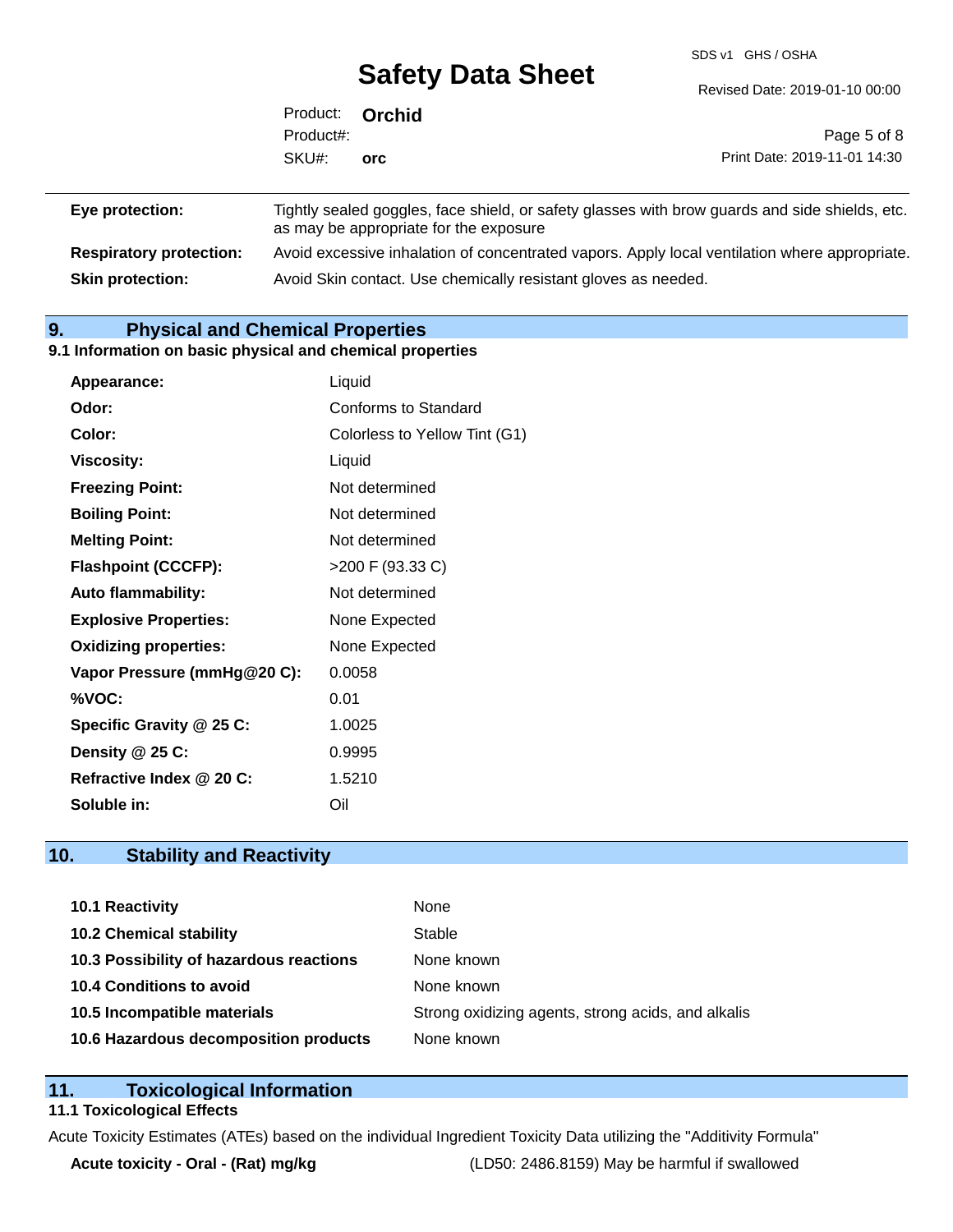SDS v1 GHS / OSHA

Revised Date: 2019-01-10 00:00

Product: **Orchid** SKU#: Product#: **orc**

Page 6 of 8 Print Date: 2019-11-01 14:30

| Acute toxicity - Dermal - (Rabbit) mg/kg           | (LD50: 2201.9823) May be harmful in contact with skin    |
|----------------------------------------------------|----------------------------------------------------------|
| Acute toxicity - Inhalation - (Rat) mg/L/4hr       | (LD50: 43.0775) May be harmful if inhaled                |
| <b>Skin corrosion / irritation</b>                 | May be harmful if inhaled                                |
| Serious eye damage / irritation                    | Causes serious eye damage                                |
| <b>Respiratory sensitization</b>                   | Not classified - the classification criteria are not met |
| <b>Skin sensitization</b>                          | May cause an allergic skin reaction                      |
| <b>Germ cell mutagenicity</b>                      | Not classified - the classification criteria are not met |
| Carcinogenicity                                    | Not classified - the classification criteria are not met |
| <b>Reproductive toxicity</b>                       | Suspected of damaging fertility or the unborn child      |
| Specific target organ toxicity - single exposure   | Not classified - the classification criteria are not met |
| Specific target organ toxicity - repeated exposure | Not classified - the classification criteria are not met |
| <b>Aspiration hazard</b>                           | Not classified - the classification criteria are not met |
|                                                    |                                                          |
|                                                    |                                                          |
| <b>Ecological Information</b><br>12.               |                                                          |
| 12.1 Toxicity                                      |                                                          |
| <b>Acute acquatic toxicity</b>                     | Very Toxic to aquatic life                               |
| <b>Chronic acquatic toxicity</b>                   | Toxic to aquatic life with long lasting effects          |
| <b>Toxicity Data on soil</b>                       | no data available                                        |
| <b>Toxicity on other organisms</b>                 | no data available                                        |
|                                                    |                                                          |
| 12.2 Persistence and degradability                 | no data available                                        |
| 12.3 Bioaccumulative potential                     | no data available                                        |
| 12.4 Mobility in soil                              | no data available                                        |
| 12.5 Other adverse effects                         | no data available                                        |

## **13. Disposal Conditions**

#### **13.1 Waste treatment methods**

Do not allow product to reach sewage systems. Dispose of in accordance with all local and national regulations. Send to a licensed waste management company.The product should not be allowed to enter drains, water courses or the soil. Do not contaminate ponds, waterways or ditches with chemical or used container.

### **14. Transport Information**

| <b>Marine Pollutant</b>                  | Yes. Ingredient of greatest environmental impact:<br>120-51-4 : (20 - 30 %) : Benzyl Benzoate |       |                   |                 |        |  |
|------------------------------------------|-----------------------------------------------------------------------------------------------|-------|-------------------|-----------------|--------|--|
| Regulator                                |                                                                                               | Class | <b>Pack Group</b> | <b>Sub Risk</b> | UN-nr. |  |
| U.S. DOT (Non-Bulk)                      | Not Regulated - Not Dangerous Goods                                                           |       |                   |                 |        |  |
| <b>Chemicals NOI</b>                     |                                                                                               |       |                   |                 |        |  |
| <b>ADR/RID (International Road/Rail)</b> |                                                                                               |       |                   |                 |        |  |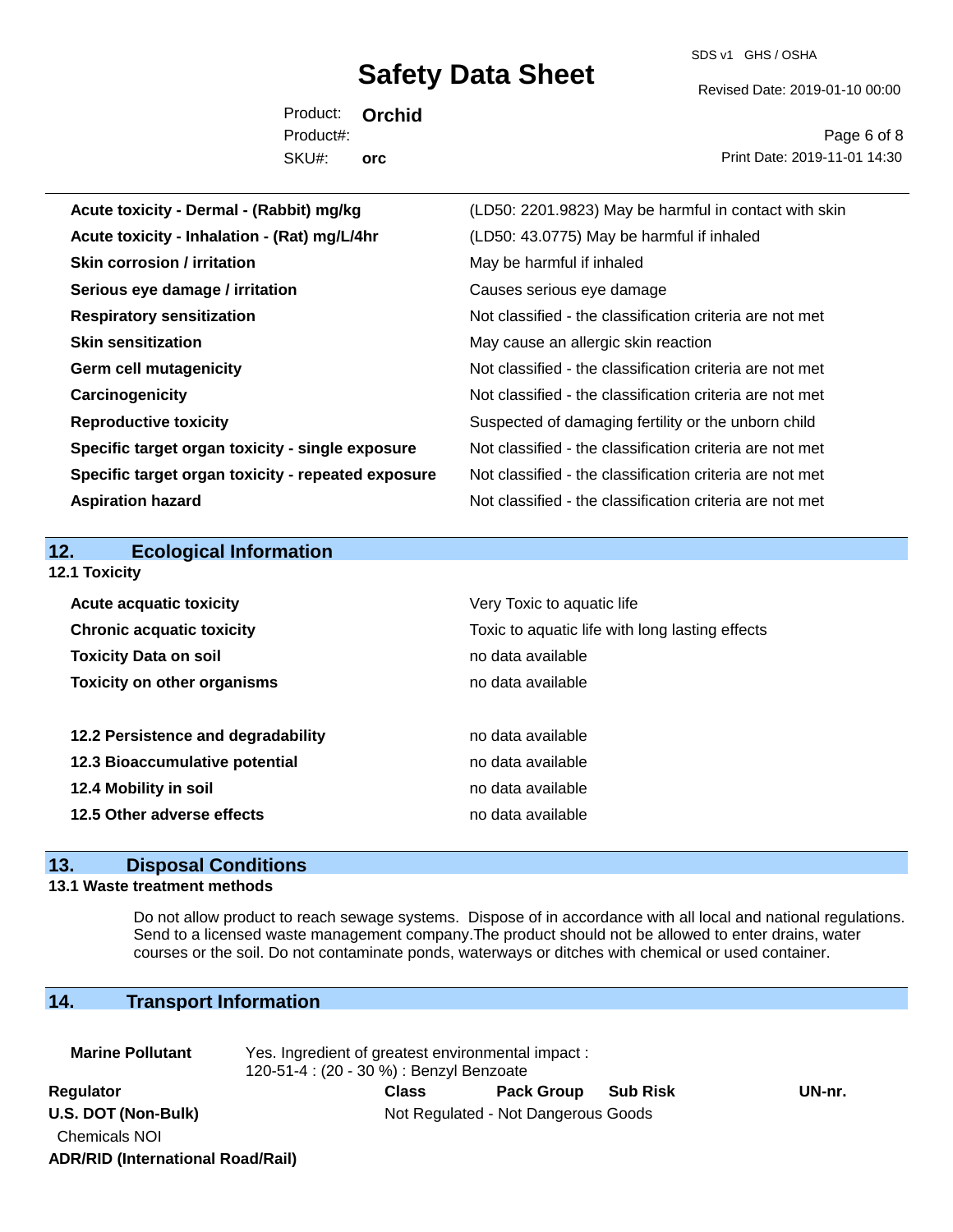SDS v1 GHS / OSHA

Revised Date: 2019-01-10 00:00

|                                                                         | Product:  | Orchid |                                                              |                              |
|-------------------------------------------------------------------------|-----------|--------|--------------------------------------------------------------|------------------------------|
|                                                                         | Product#: |        |                                                              | Page 7 of 8                  |
|                                                                         | SKU#:     | orc    |                                                              | Print Date: 2019-11-01 14:30 |
|                                                                         |           |        |                                                              |                              |
| <b>Environmentally Hazardous</b><br>Substance, Liquid, n.o.s.           |           | 9      | $\mathbf{III}$                                               | <b>UN3082</b>                |
| <b>IATA (Air Cargo)</b>                                                 |           |        |                                                              |                              |
| <b>Environmentally Hazardous</b><br>Substance, Liquid, n.o.s.           |           | 9      | $\mathbf{III}$                                               | <b>UN3082</b>                |
| <b>IMDG (Sea)</b>                                                       |           |        |                                                              |                              |
| <b>Environmentally Hazardous</b><br>Substance, Liquid, n.o.s.           |           | 9      | $\mathbf{III}$                                               | <b>UN3082</b>                |
| 15.<br><b>Regulatory Information</b>                                    |           |        |                                                              |                              |
| <b>U.S. Federal Regulations</b>                                         |           |        |                                                              |                              |
| <b>TSCA (Toxic Substance Control Act)</b>                               |           |        | All components of the substance/mixture are listed or exempt |                              |
| 40 CFR(EPCRA, SARA, CERCLA and CAA)                                     |           |        | This product contains the following components:              |                              |
| 84-66-2<br>201-550-6 10 - 20 %                                          |           |        | Diethyl phthalate                                            |                              |
| <b>U.S. State Regulations</b>                                           |           |        |                                                              |                              |
| <b>California Proposition 65 Warning</b><br><b>Canadian Regulations</b> |           |        | No Warning required                                          |                              |
| <b>DSL</b>                                                              |           |        | 100.00% of the components are listed or exempt.              |                              |

## **16. Other Information**

#### **GHS H-Statements referred to under section 3 and not listed in section 2**

| H227 : Combustible liquid                      | H302 : Harmful if swallowed                              |  |  |  |
|------------------------------------------------|----------------------------------------------------------|--|--|--|
| H316 : Causes mild skin irritation             | H317 : May cause an allergic skin reaction               |  |  |  |
| H319 : Causes serious eye irritation           | H401 : Toxic to aquatic life                             |  |  |  |
| H402 : Harmful to aquatic life                 | H412 : Harmful to aquatic life with long lasting effects |  |  |  |
| Total Fractional Values                        |                                                          |  |  |  |
| (TFV) Risk                                     | (TFV) Risk                                               |  |  |  |
| (116.07) Acute Toxicity Inhalation, Category 5 | (17.81) Aquatic Chronic Toxicity, Category 3             |  |  |  |
| (15.00) Sensitization, Skin, Category 1B       | (10.88) Eye Damage/Eye Irritation, Category 2A           |  |  |  |
| (6.99) Skin Corrosion/Irritation, Category 3   | (2.67) Reproductive Toxicology, Category 2               |  |  |  |
| (2.53) Eye Damage/Eye Irritation, Category 1   | (2.39) Skin Corrosion/Irritation, Category 2             |  |  |  |
| (2.27) Acute Toxicity Dermal, Category 5       | (2.01) Acute Toxicity Oral, Category 5                   |  |  |  |
| (1.90) Aquatic Chronic Toxicity, Category 4    | (1.75) Aquatic Chronic Toxicity, Category 2              |  |  |  |
| (1.56) Aquatic Acute Toxicity, Category 1      |                                                          |  |  |  |